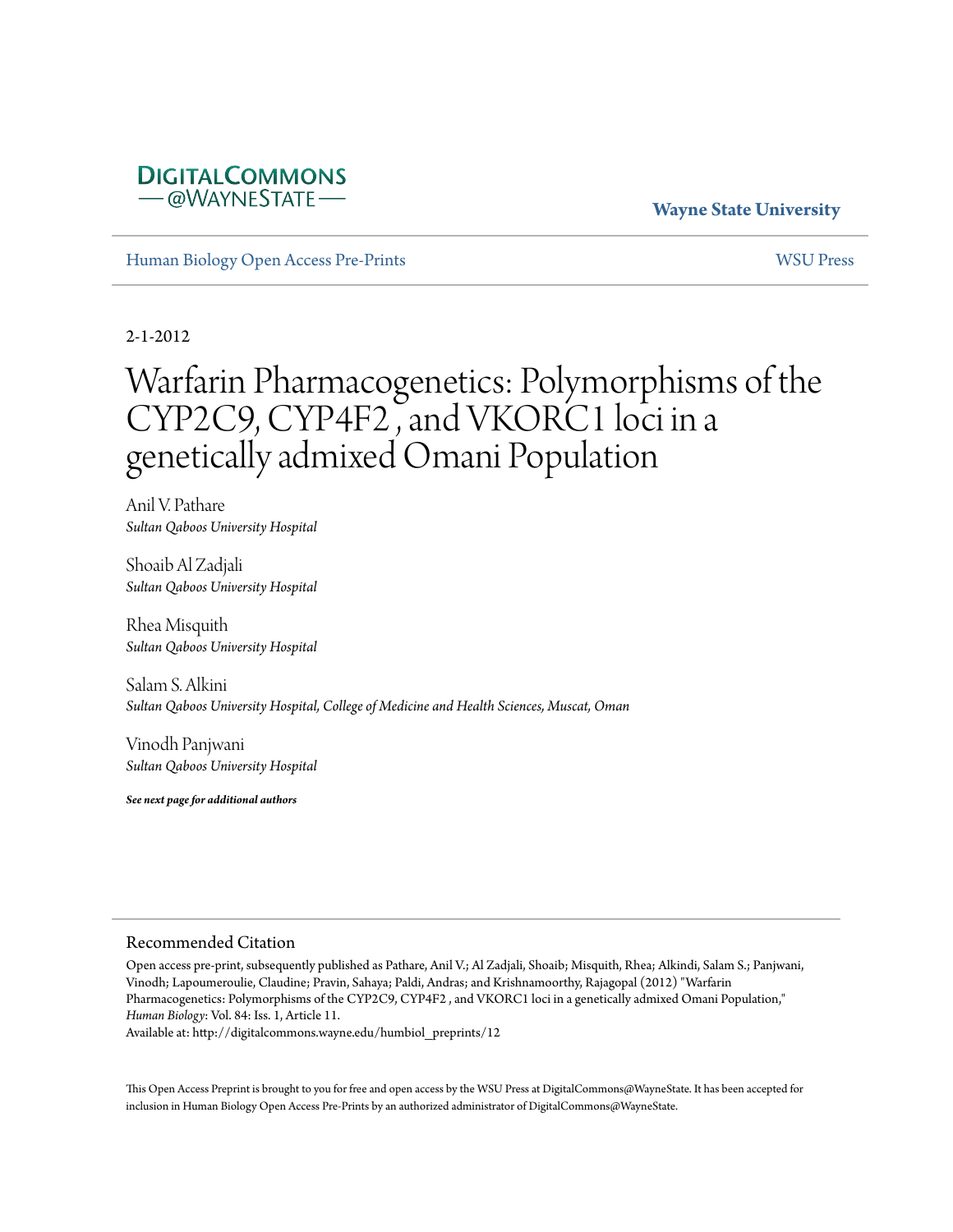#### **Authors**

Anil V. Pathare, Shoaib Al Zadjali, Rhea Misquith, Salam S. Alkini, Vinodh Panjwani, Claudine Lapoumeroulie, Pravin Sahaya, Andras Paldi, and Rajagopal Krishnamoorthy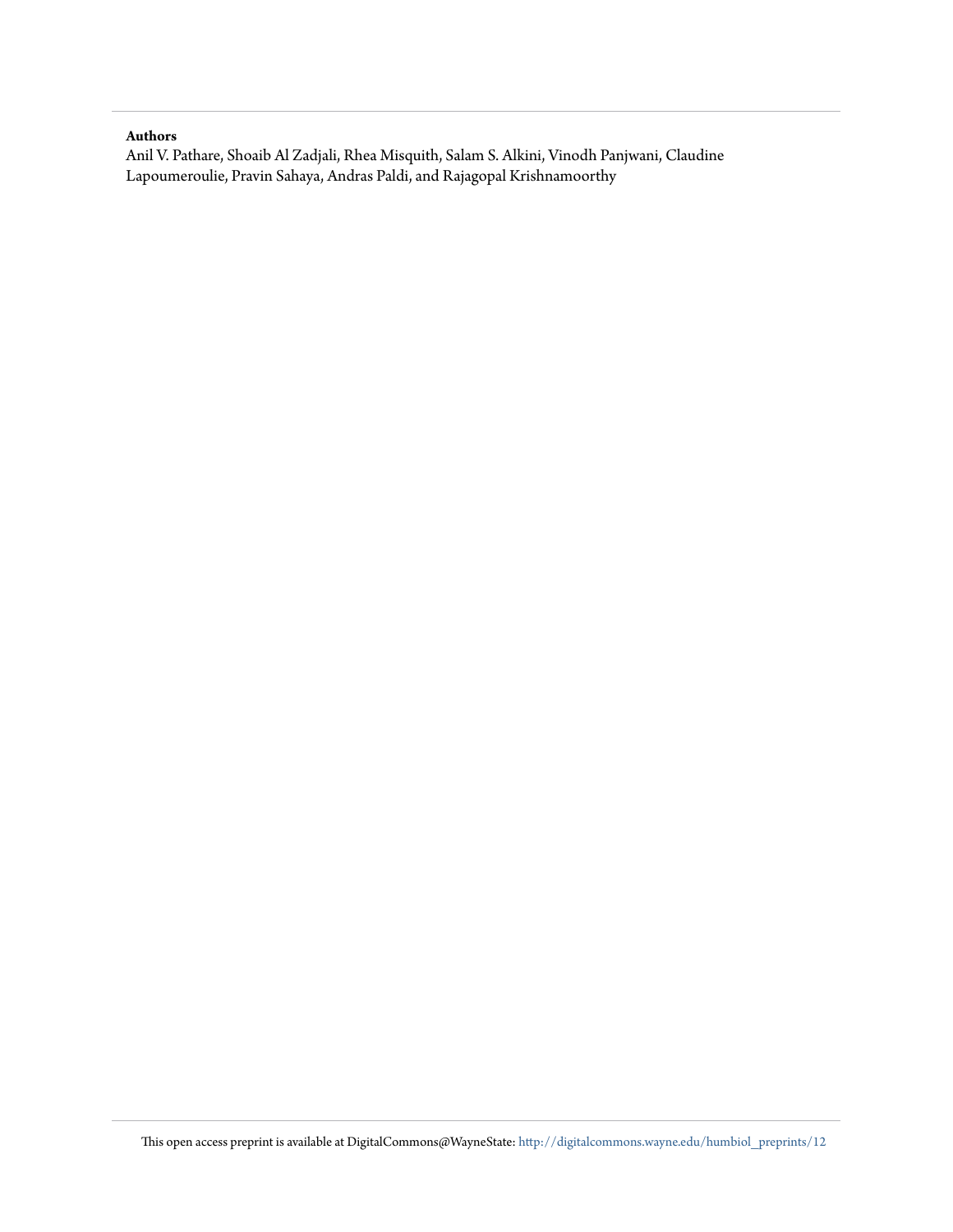# **Warfarin Pharmacogenetics : Polymorphisms of the** *CYP2C9***,** *CYP4F2* **, and** *VKORC1* **loci in a genetically admixed Omani Population**

Anil V. Pathare<sup>1</sup>, Shoaib Al Zadjali<sup>1</sup>, Rhea Misquith<sup>1</sup>, Salam S. Alkindi<sup>1,2</sup>, Vinodh Panjwani<sup>1</sup>, Claudine Lapoumeroulie<sup>3</sup>, Pravin Sahaya<sup>3</sup>, Andras Paldi<sup>4</sup>, & Rajagopal Krishnamoorthy<sup>3#</sup>

**Department of Hematology, <sup>1</sup>Sultan Qaboos University Hospital, <sup>2</sup>College of Medicine &**  Health Sciences, Muscat, Oman, <sup>3</sup>INSERM, UMR \_S 763, Hopital Robert Debre, Paris, **France and <sup>4</sup>GENETHON, 1bis rue de l'Internationale, BP60, 91002 Evry, France** 

**Running Title:** *CYP2C9, CYP4F2, VKORC1* **genetic variants in Omani subjects** 

**Abstract word count : 164** 

**Manuscript Word Count: 4227** 

**No. of References : 25** 

**No. of Figures : NIL** 

**No. of Tables : 4** 

**No. of pages : 18**

**#Correspondence to:**

**R. KRISHNAMOORTHY** 

Director of Research



INSERM U763 de la santé et de la recherche médicale Hôpital Robert Debré 48,Boulevard Serurier 75019 Paris France Tél : + 33 1 40 03 19 25 Email : rajagopal.krishnamoorthy@gmail.com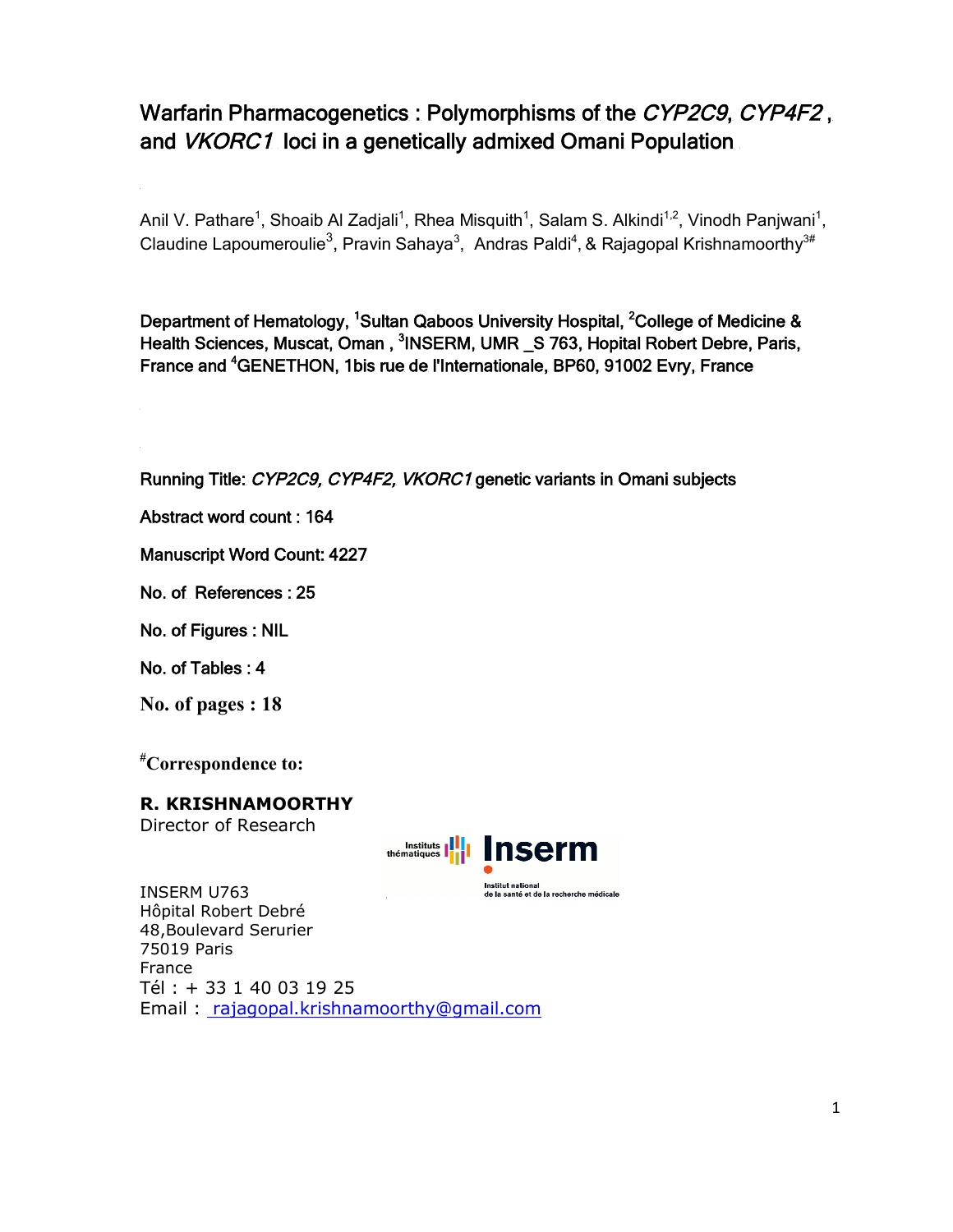#### **Abstract**

This is the first study to evaluate the spectrum and prevalence of dose-predictive genetic polymorphisms of the *CYP2C9, CYP4F2* and *VKORC1* loci together, in a geographically-defined, ethnically admixed healthy adult Omani population sharing common life style/environmental factors. Since the present day Omani population is the result of an admixture of Caucasian, African and Asian ancestries, we compared the pharmacogenetic profile of these three loci in this population. Interestingly, the Omani pharmacogenetic profile, in terms of allele and genotype distribution, has values that are intermediate between Caucasians and African Americans, the African admixture further substantiated by the presence of *CYP2C9*\*8 allele. However, limitations and usefulness of such comparisons warrant caution, as the data from pharmacogenetic literature do not always represent bonafide population categories. Furthermore, definition of study population based on microgeographical scale would be more appropriate in pharmacogenetic research rather than the flawed racial, ethnic or social categorizations since pharmacogenetic variation is clinal, and genetic influences will be further altered by lifestyle and environmental factors.

### **Key Words: Pharmacogenetics, CYP2C9; CYP4F2; VKORC1; Warfarin; Omani**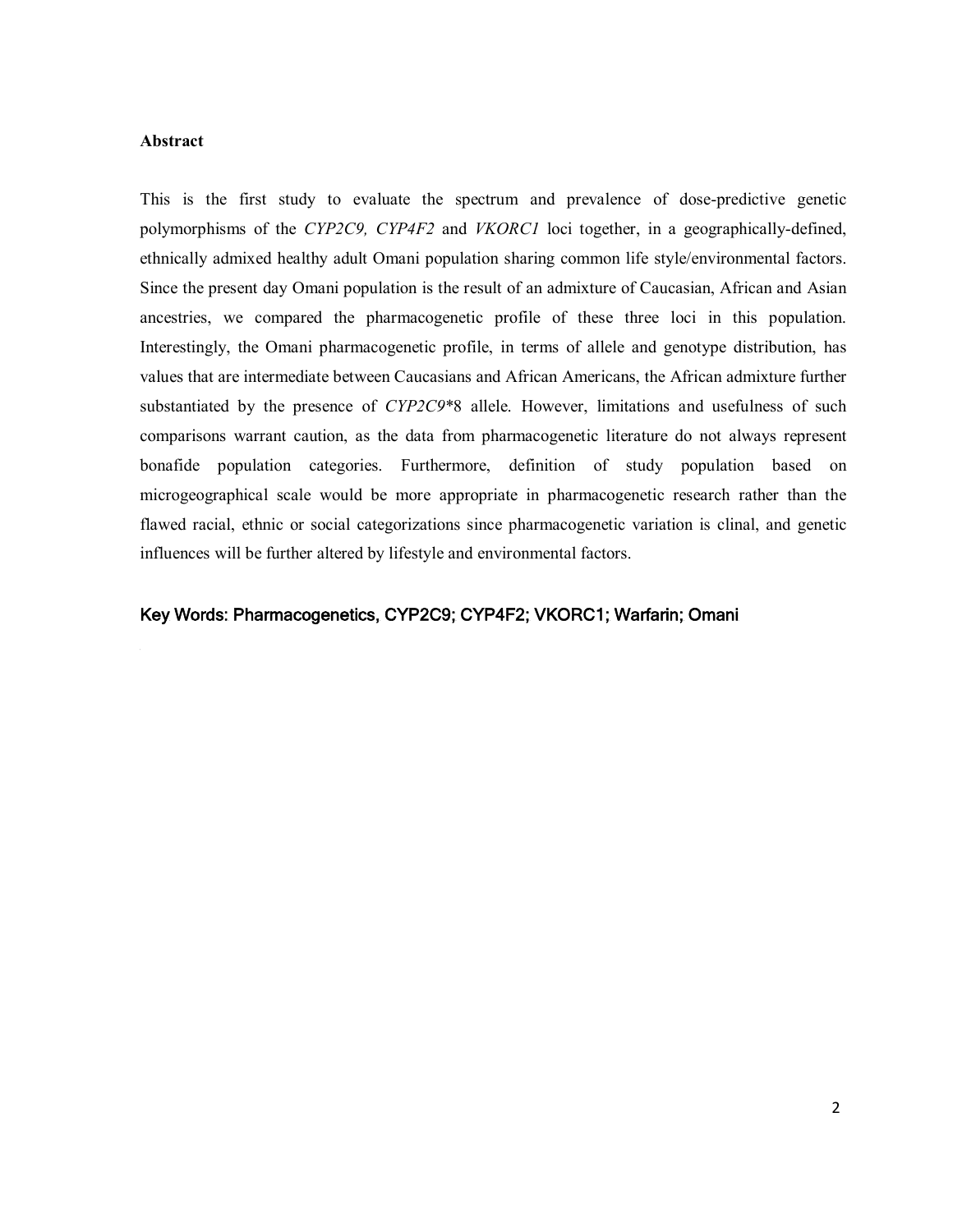# **Introduction**

In the current clinical practice, routine pharmacogenetic testing is performed only for a few drugs and an important candidate is warfarin, a commonly prescribed anticoagulant with narrow therapeutic index. Small warfarin dose variations result either in hemorrhagic or thrombotic complications<sup>1</sup>. Initially genetic polymorphisms in cytochrome P450 2C9 [*CYP2C9*] and vitamin K epoxide reductase complex 1 [*VKORC1*] have been shown to affect the warfarin dose and thereby influence the occurrence of complications<sup>1-4</sup>. Subsequently, a genetic variant of *CYP4F2* locus was also found to be associated with warfarin dose variability and time to reach therapeutic international normalized ratio (INR) through a linked polymorphism<sup>5,6</sup>. Since the risk of bleeding, due to over-anticoagulation, occurs mainly at the initiation of warfarin therapy<sup>7</sup>, knowledge of a patient's genotype could be beneficial in planning an initiation protocol that is likely to avoid this complication. Accordingly, inclusion of *CYP2C9, CYP4F2* and *VKORC1* genotype data in the existing algorithms is expected to reduce the risk of bleeding during the warfarin induction phase.

Nevertheless, most pharmacogenetic models explain less than 50% of the variation in the warfarin dose amongst treated patients. This implies that other factors (genetic, concurrent disease, or environmental) participate in the intra and inter individual variations in warfarin dose requirement. However, three subsequent large genome-wide association studies failed to confirm the existence of additional genetic loci, other than *CYP2C9, CYP4F2* and *VKORC1*8- <sup>10</sup>. Therefore, the unexplained part of the variability is believed to be essentially due to life style and environmental factors (including dietary bioavailability of vitamin K).

At the population level, significant differences are reported in the performances of dosing algorithms between groups loosely designated as Caucasians and African Americans, with only marginal benefit for African Americans during warfarin initiation therapy<sup>6,11</sup>. Similarly, performance was quite variable even within the so called east Asian population groups<sup>12</sup>. Such differences are believed to be due mainly to significant differences in the prevalence of functional polymorphisms in the genes encoding the key enzymes involved in the pharmacokinetic(*CYP2C9* and *CYP4F2*) and pharmacodynamic (*VKORC1*) behavior of warfarin/ vitamin K although, as mentioned above, other non-genetic factors could still

3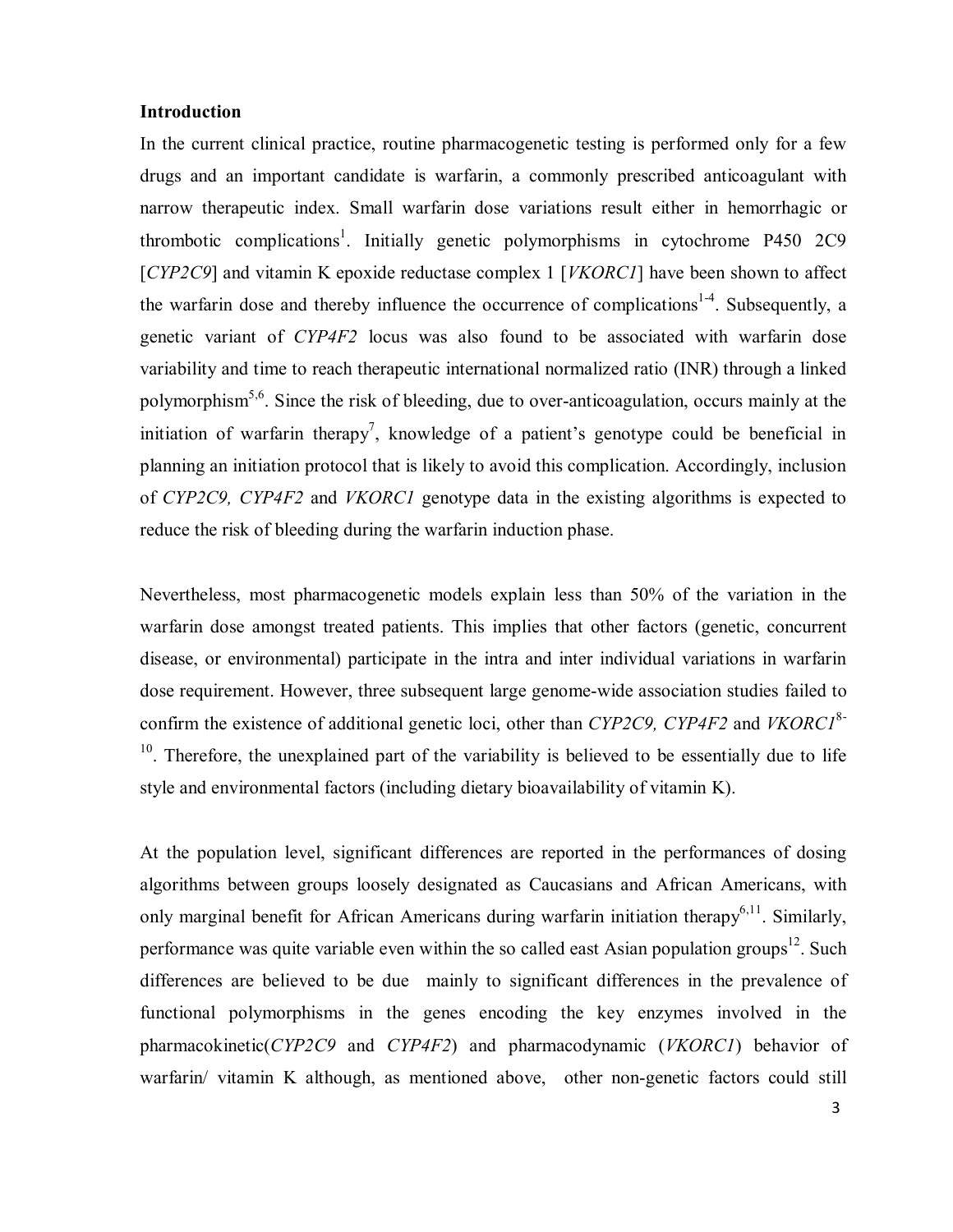contribute to some extent. Given the fact that the frequency distribution of polymorphisms in *CYP2C9* and *VKORC1* varies across populations, influence of these genes could affect different proportions of individuals in a given population. Thus a clear understanding of the spectrum and prevalence of functionally relevant mutant alleles of these loci in a given geographically-restricted population group could help in designing targeted screening strategies for markers of drug response. In fact it is striking to note that the present trend in labeling populations into ethnicity/race is not accurate and hence does not represent the bonafide genetic structure and drug response profiles of a given study population. Moreover, since human genetic variation is greatly influenced by geography it is more appropriate to study the genetic structuring of geographically–defined populations for evaluating the efficacy and safety of drugs with narrow therapeutic index such as warfarin rather than using the flawed concepts of (self identified) race/ethnicity. Accordingly, we thus undertook to analyze the frequency distribution of warfarin dose-predictive genetic polymorphisms in the *VKORC1*, *CYP2C9* and *CYP4F2* loci, for the first time, in a geographically defined, ethnically admixed Omani population.

### **Materials & methods**

## **Study population**

The study was initiated after obtaining formal approval from the institutional ethics committee. Study subjects were unrelated healthy adult blood donors attending the blood bank at the Sultan Qaboos University Hospital, Muscat, Oman. A written informed consent was obtained from each participant as per our study protocol. A total of 240 subjects (180 males and 60 females) agreed to participate. Their mean age was 28.6(+7.2 SD) years.

A 5ml blood sample was collected in tubes containing EDTA. Genomic DNA was isolated using the semi-automated ABI PRISM™ 6100 Nucleic Acid Prep Station, [Applied Biosystems, Foster city, CA, USA] and samples were stored at  $-20^{\circ}$ C pending analysis. All the DNA polymorphisms were studied by direct sequencing of the relevant PCR- amplified genome segment on ABI PRISM™ 3100 Genetic Analyzer (Applied Biosystems, Foster city, CA, USA) using home-designed primers.[available on request]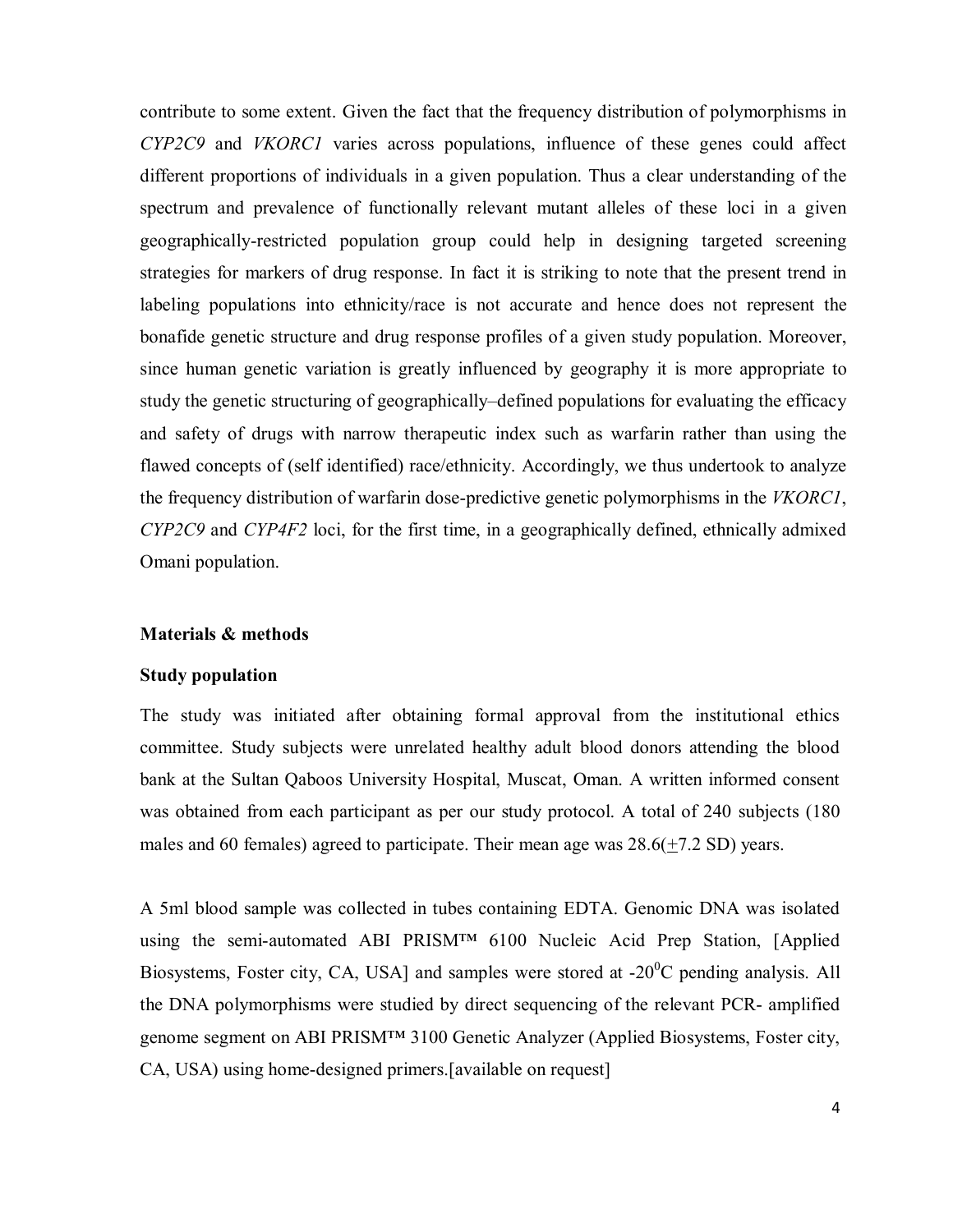# *Genotyping CYP2C9 & CYP4F2:*

DNA segments encompassing exons 3 and 7 of *CYP2C9* and exon 11 of *CYP4F2* genes were amplified by PCR and the PCR products were submitted for DNA sequencing to explore the following single nucleotide polymorphisms(SNPs); *CYP2C9* \*2 (430C>T), \*3 (1075A>C), \*4 (1076T>C), \*5 (1080C>G), \*8(449G>A),\*11(1003C>T) and CYP4F2\*3(1297G>A) respectively using a sequencing protocol provided by the manufacturer of the commercial kit. (Applied Biosystems, Foster city, CA, USA)

# *VKORC1:*

The DNA segment containing the g.-1639G>A polymorphism (rs 9923231) and 6484 C>T or g.1173 C>T (rs 9934438) of the *VKORC1* locus (GeneBank accession number AY587020) were PCR-amplified and analyzed by DNA sequencing of the PCR product as above.

# **Statistical analysis**:

Frequency distribution of the *CYPC2C9*, *CYP4F2* and *VKORC1* polymorphisms were compared by chi square and Fishers exact test. A p value of  $\leq 0.05$  was considered as statistically significant. The observed allele frequencies were used in Hardy-Weinberg's equation for analyzing the degree of deviation, if any, between the observed and expected genotype frequencies by using weighted least square estimates of allele frequencies and chisquare goodness-of-fit tests, using SPSS software (ver.15) for all statistical analysis.

# **Results**

# *CYP2C9* **allele & genotype frequencies**

Amongst a total of 240 subjects enrolled, genetic polymorphisms of *CYP2C9*, *CYP4F2*, and *VKORC1* loci were analyzed in 220,(Table 1) 192(Table 2) and 157(Table 3) samples respectively and the combined frequencies for all the three loci was available in 157 subjects(Table 4). The results obtained in this study were compiled and compared with the data reported for the Caucasian, African American and Asian populations<sup>6</sup>. The combined *CYP2C9* mutant allele (*CYP2C9* \*2,\*3 and \*8) frequency for Omanis was 0.16, a value intermediate between that of Caucasians and African Americans. Similarly, the frequency of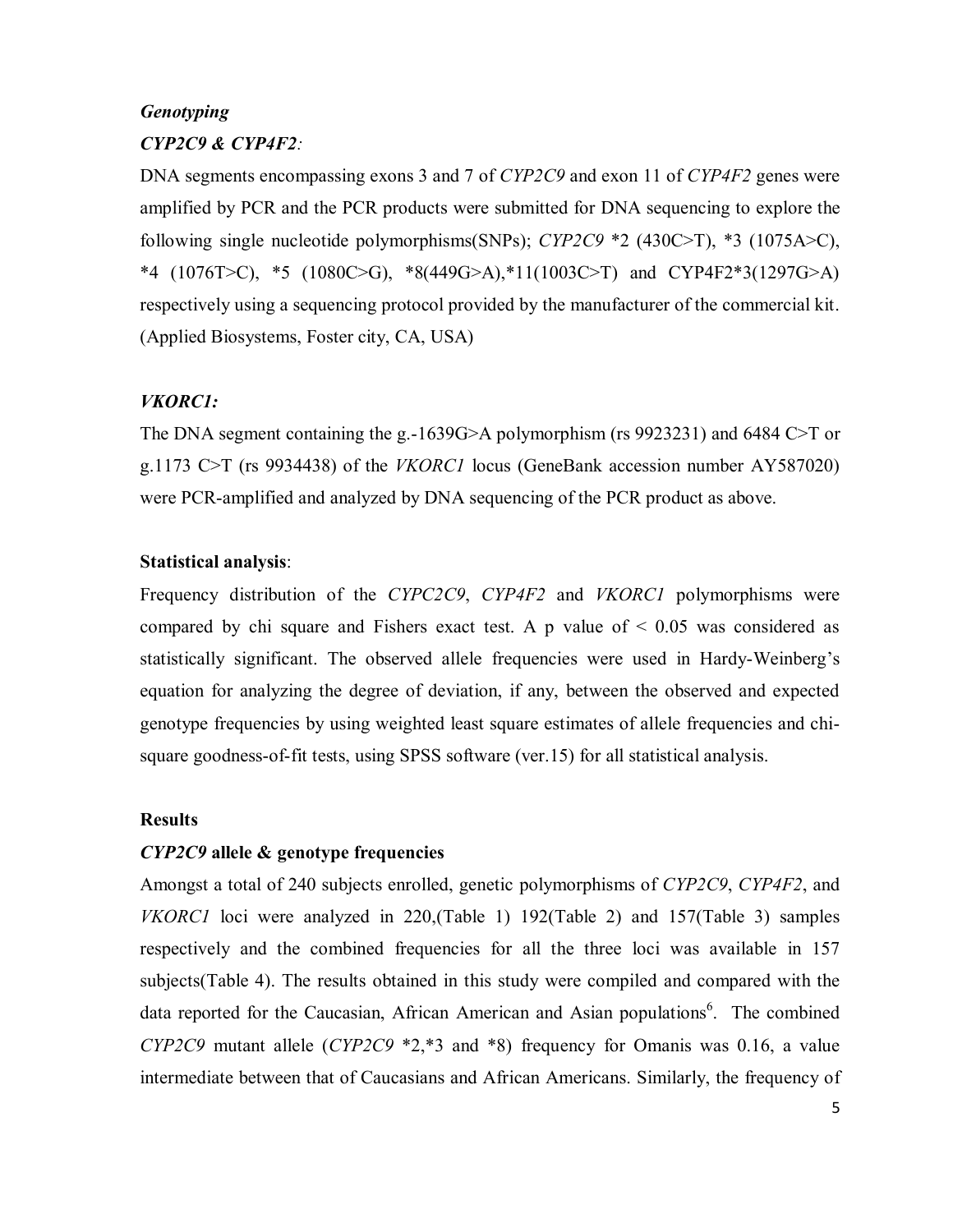warfarin-sensitive homozygotes or compound heterozygotes for the *CYP2C9* mutant allele was also of intermediate value between Caucasians and African Americans/Asians. The *CYP2C9* \*4, \*5, and \*11 alleles were not found in the studied Omani subjects [direct sequencing of exons 3 and 7].

## *CYP4F2* **allele & genotype frequencies**

The variant allele and genotype frequencies of the *CYP4F2* locus are compiled with data for Caucasian, African American and Asian populations<sup>6</sup>. The observed *CYP4F2*\*3 allele and genotype frequency in Omanis was not different from that observed in Caucasians/Asians, but was quite significantly higher ( $p<0.05$ ) than that reported for African Americans (3 and 10 fold respectively).

### *VKORC1* **allele and genotype frequencies**

The frequency of the minor allele *g.-1639A* in Omanis showed intermediate values between African Americans and Caucasians, but nevertheless threefold higher than African Americans and around three fourths of the frequency reported in Caucasians<sup>6</sup>. Nevertheless, Asians had the highest frequency of *VKORC1* variant allele (1.5 to 2 fold of Caucasians and Omanis respectively). A similar trend was noted for the homozygosity for this warfarin sensitive *VKORC1* allele.

## **Combined** *CYP2C9***,** *CYP4F2* **and** *VKORC1* **frequencies**

The combined frequency data for the *CYP2C9, VKORC*1 and *CYP4F*2 loci which allow the prediction of probable outcome if exposed to warfarin<sup>6</sup>. In these 157 Omani subjects, for whom we had the complete data for all the analyzed loci, individual warfarin sensitive genotype frequency of *CYP2C9* as well as *VKORC1* were seen in 3.7% and 14% respectively. However, none of these subjects were homozygous for the *CYP4F*2\*3 allele (Table 4), which confers relative warfarin resistance<sup>5,6</sup>. Furthermore, amongst these 157 subjects, only 2 cases (1.2%) were bearing warfarin-sensitive genotype for both *CYP2C9* and *VKORC1* loci together.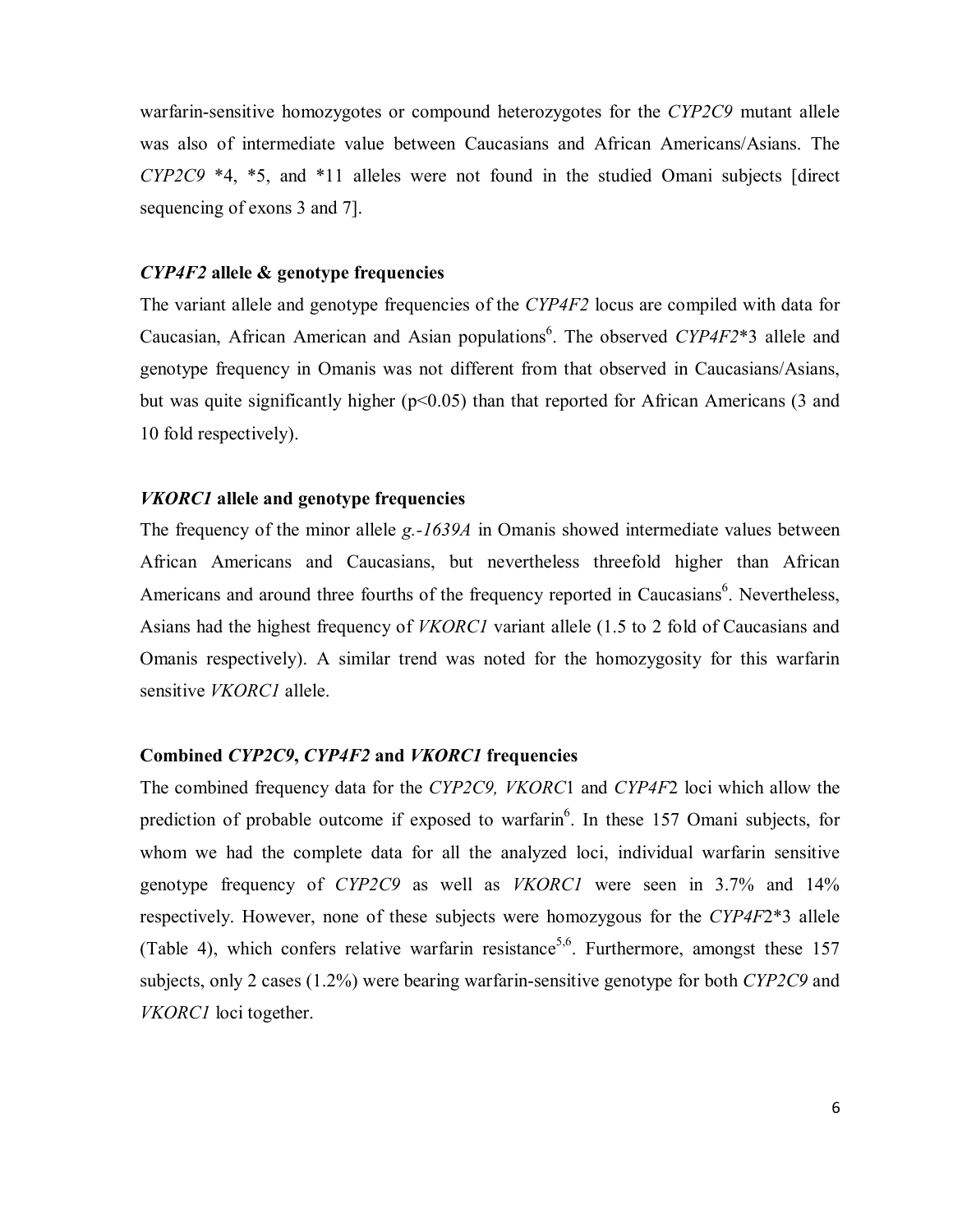# **Discussion**

This is the first study documenting the frequencies of *CYP2C9, CYP4F2,* and *VKORC1* in healthy adult Omani subjects. Oman, is located in the southeastern part of the Arabian Peninsula with a native population of around 2 million. The Omani population consists of an admixture of Caucasian, African and Asian ancestries. Each of these populations, constituting the present day Omanis, had previously been shown to require a distinct average warfarin dose corroborating with the relative prevalence of warfarin sensitive alleles.

#### *CYP2C9*

*CYP2C9* is the principal drug metabolizing enzyme that catalyzes the hydroxylation of warfarin<sup>13,14</sup>. The *CYP2C9* enzyme accounts for 80%–85% of the metabolism of the pharmacologically potent S-warfarin enantiomer. Seven principal alleles of *CYP2C9*, including *CYP2C9*\*2 (430C>T), \*3 (1075A>C), \*5 (1080C>G), \*6 (818delA) \*8(449G>A) ,  $(1003C>T)^*11$  *and*  $(269T>C)^*13$   $(\underline{http://www.cypalleles.ki.se})^{15}$ , are associated with a decreased metabolic efficiency of the *CYP2C9* enzyme<sup>15-17</sup>. Although more than 34 different *CYP2C9* variants have been described, only two common variants, *CYP2C9\*2* and *CYP2C9\*3* have consistently been shown to be polymorphic in various populations and have been demonstrated to show significant clinical variability in warfarin dose requirements with propensity for bleeding complications<sup>1-3</sup>.

Direct sequencing of the two exons of *CYP2C9* was our option (instead of RFLP-based assessment of the two SNP's [i.e. *CYP2C9*\*2 and \*3] as, by sequencing the exons 3 and 7 of the *CYP2C9* gene, we were able to study the status of six of the seven principal alleles responsible for significant reduction in the enzyme activity namely *CYP2C9*\*2,\*3,\*5, \*6,\*8 and  $*11$  alleles<sup>15-18</sup> with the last four alleles occurring almost exclusively in Africans. This is relevant, as the present Omani population is known to have African admixture as Zanzibar was under Omani rulers. In our study, we observed that homozygotes and compound hetrozygotes for the mutant *CYP2C9*\*2,\*3 and \*8 alleles were present in about 3.7% of the Omani subjects with a heterozygote rate of 24.2% (Table 1) comparable with a previous report on Omani patients on warfarin therapy<sup>19</sup>. However, that study did not explore the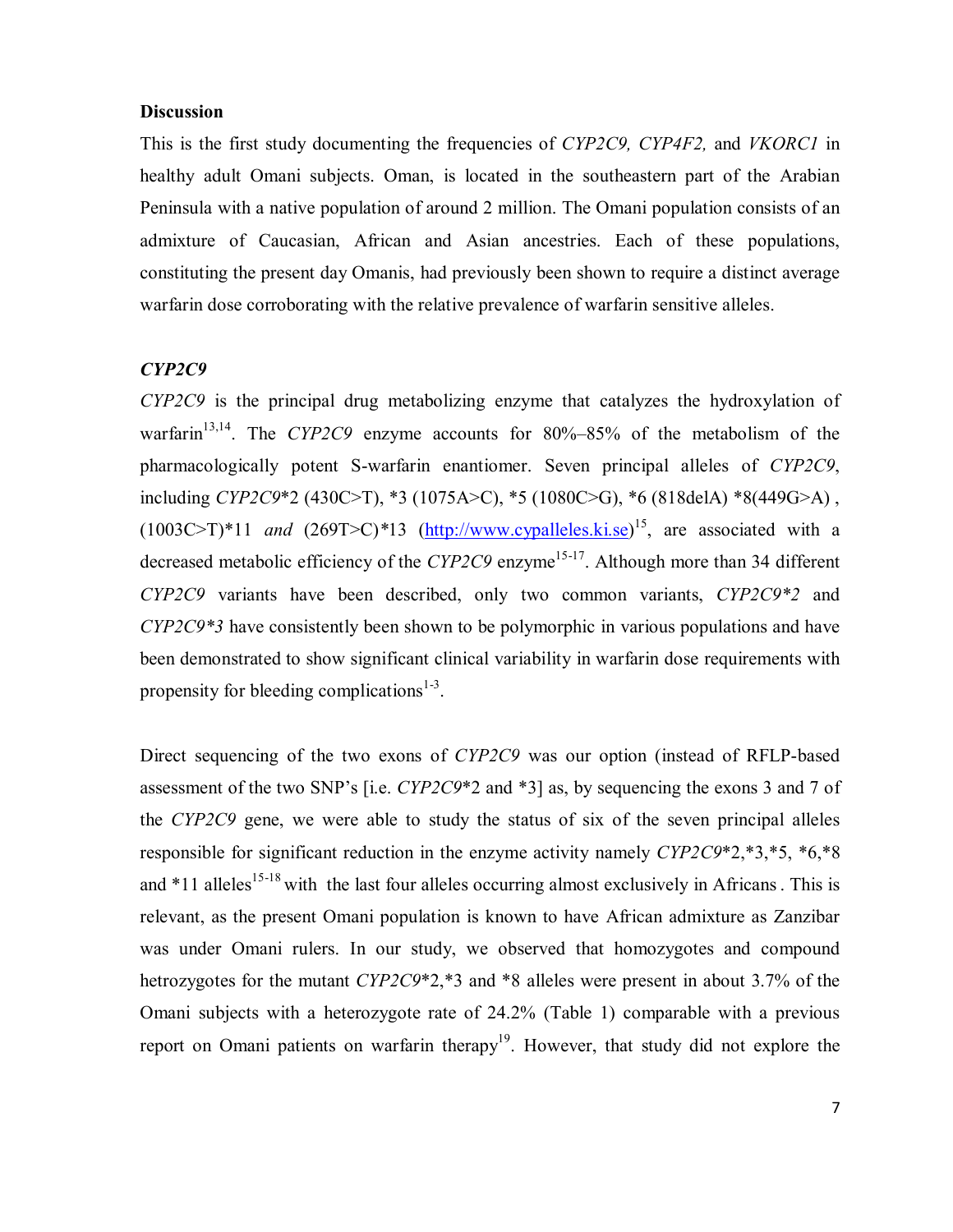polymorphic state of the *VKORC1* and *CYP4F2 loci*, which are also associated with warfarin dose variability.

# *CYP4F2*

The *CYP4F*2 locus has been shown to code the primary human liver microsomal vitamin  $K_1$ oxidase and the *CYP4F*2\*3 allele is associated with decreased steady-state hepatic concentrations of the enzyme with consequent reduction in the metabolism of vitamin  $K_1$  and a higher warfarin requirement for therapeutic anticoagulant effect. Indeed subjects homozygous for *CYP4F2*\*3 allele require warfarin of about 1.2mg more than the wild type genotype<sup>5</sup>. Since *CYP4F*2\*3 allele frequency in African American subjects is distinctly low they are believed to benefit less from the dosing algorithms that include this variant<sup>6,20</sup>. Furtheremore, since Omani subjects have a comparable frequency of *CYP4F2*\*3 allele with that of Caucasians, its effect in the algorithm will be similar, but quite marginal as we failed to find homozygous CYP4F2\*3 allele in any of the subjects bearing the warfarin sensitive genotype for *CYP2C9* and *VKORC1*(Table 4). On the contrary, we speculate that *CYP4F2* typing will be particularly beneficial for east Asian population given the high frequency of both the *VKORC1* warfarin sensitive genotype and the relative warfarin resistant *CYP4F2*  \*3/\*3 genotype.

#### *VKORC1*

Some common SNPs of *VKORC1* locus defining the *VKORC*1 haplotypes have been associated with clinically significant differences in warfarin maintenance dose<sup>3</sup>. Indeed a single SNP, either g.-1639 G>A in the *VKORC1* promoter or g.1173 C>T in intron 1 behaved as a tag SNP in distinguishing the warfarin sensitive *VKORC*1\*2 haplotype from the other haplotypes<sup>3,4,20</sup>. Our study revealed that this warfarin sensitive tag-SNP g.-1639A or g.1173T was found in approximately 44% of the Omani population, with 14% in homozygous state.

# **Population Comparison of** *CYP2C9***,** *VKORC1* **and** *CYP4F2***polymorphism**

Genetic polymorphisms in the *CYP2C9, VKORC1* and/or *CYP4F2* loci are thus far the only important genetic determinants for individual warfarin dose variations<sup>8,9</sup>. As the frequency distribution of these polymorphisms in the three genes varies across populations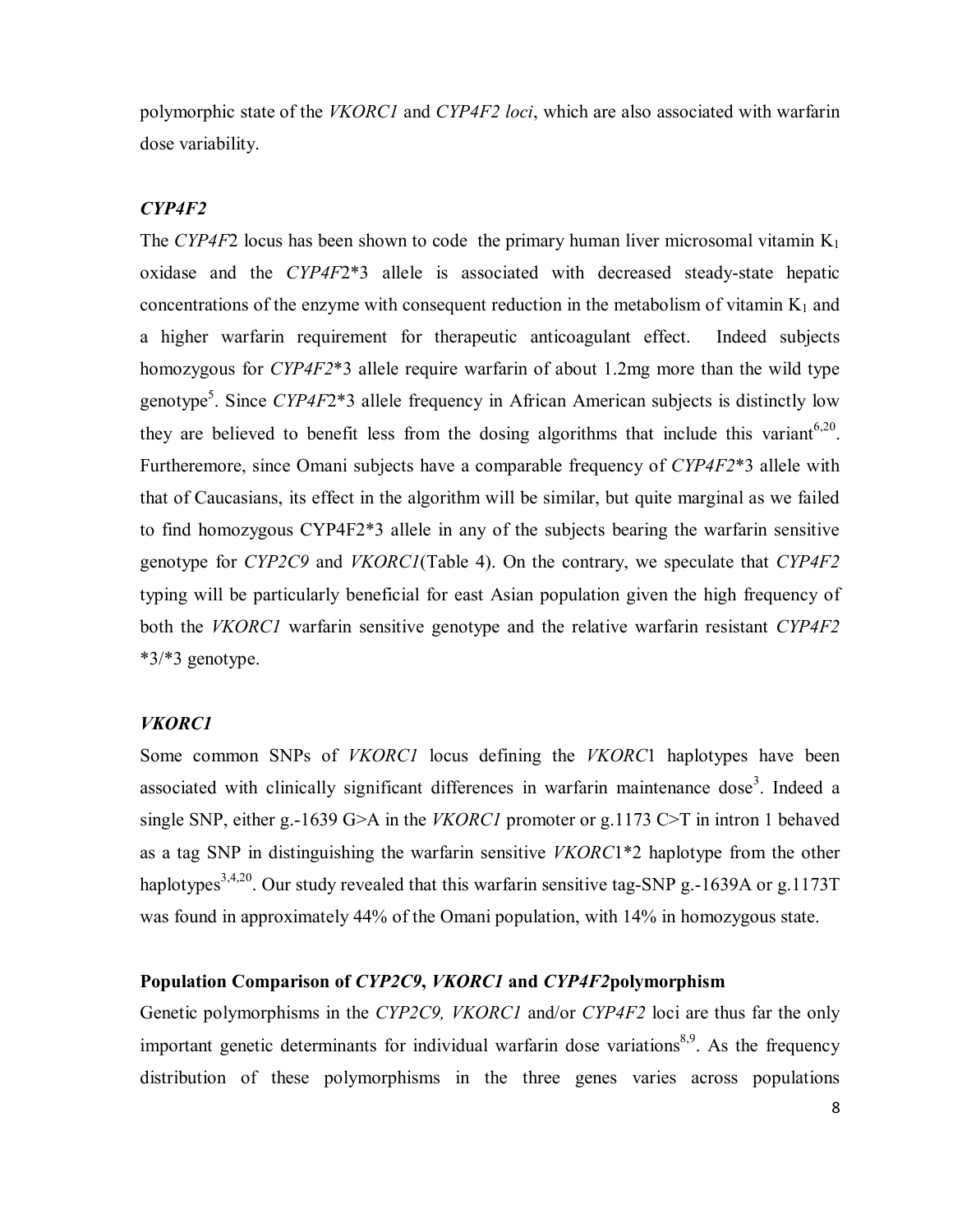(https://www.pharmgkb.org/), the relative contribution of the *CYP2C9, CYP4F2* and *VKORC1* to the warfarin dose will obviously be different among population groups<sup>21</sup>. Given the extensive admixture of the present-day Omani population with gene flow from (east) Africa, Europe and Asia, it is tempting to compare the prevalence data of Omanis with the above mentioned population groups (Tables 1-3). Indeed the allele and genotype distribution has values intermediate between Caucasians and African Americans apparently complying with the documented Caucasian and African admixture of the Omani population<sup>22</sup>, and noticeably by the presence of *CYP2C9\**8 allele in Omanis, a prevalent allele in the African population. However, limitations and usefulness of these comparisons and interpretations warrant caution as the terms Caucasians, African Americans and Asians used in pharmacogenetic literature do not represent population genetic categories, but rather a flawed concepts of racial, ethnic and social categories quite often self declared. This is an important consideration because human genetic variation is clinal and greatly influenced by geography<sup>23</sup>. Our study concerns a fully characterized distinct geographically-defined Omani population group, with unbiased racial, ethnic or social considerations. Indeed, regardless of admixture, individuals from this population share common lifestyle / environmental factors, which are also important determinants of warfarin dose response besides genetic factors.

### **GENETIC INTERACTIONS**

It is interesting to note that although genetic polymorphisms in *CYP2C9*, *VKORC1* and/or *CYP4F2* are important, homozygosity or compound hetrozygosity for the major mutant alleles in *CYP2C9 [\*2 and \*3]* and *VKORC1* [g.-1639AA] contribute to warfarin sensitivity whereas, homozygosity for the mutant allele of *CYP4F2* [\*3] confers relative warfarin resistance<sup>3-5,10,14</sup>. Thus, from a population perspective, the expected contribution of the *CYP2C9* and *VKORC*1 on the one hand and *CYP4F2* on the other will be opposite in determining the warfarin requirement. Indeed, homozygosity for the *CYP4F*2\*3 has previously been associated with a relatively higher warfarin dose requirement in the Caucasian subjects<sup>5</sup>. Nevertheless, the population prevalence of homozygosity for the mutant allele *CYP4F2\*3* in all studied Caucasian populations as well as the Omani population being similar, influence of this locus across such populations will be similar, leaving the *CYP2C9* and *VKORC1* loci as the main warfarin dose predictive markers in the Omani population.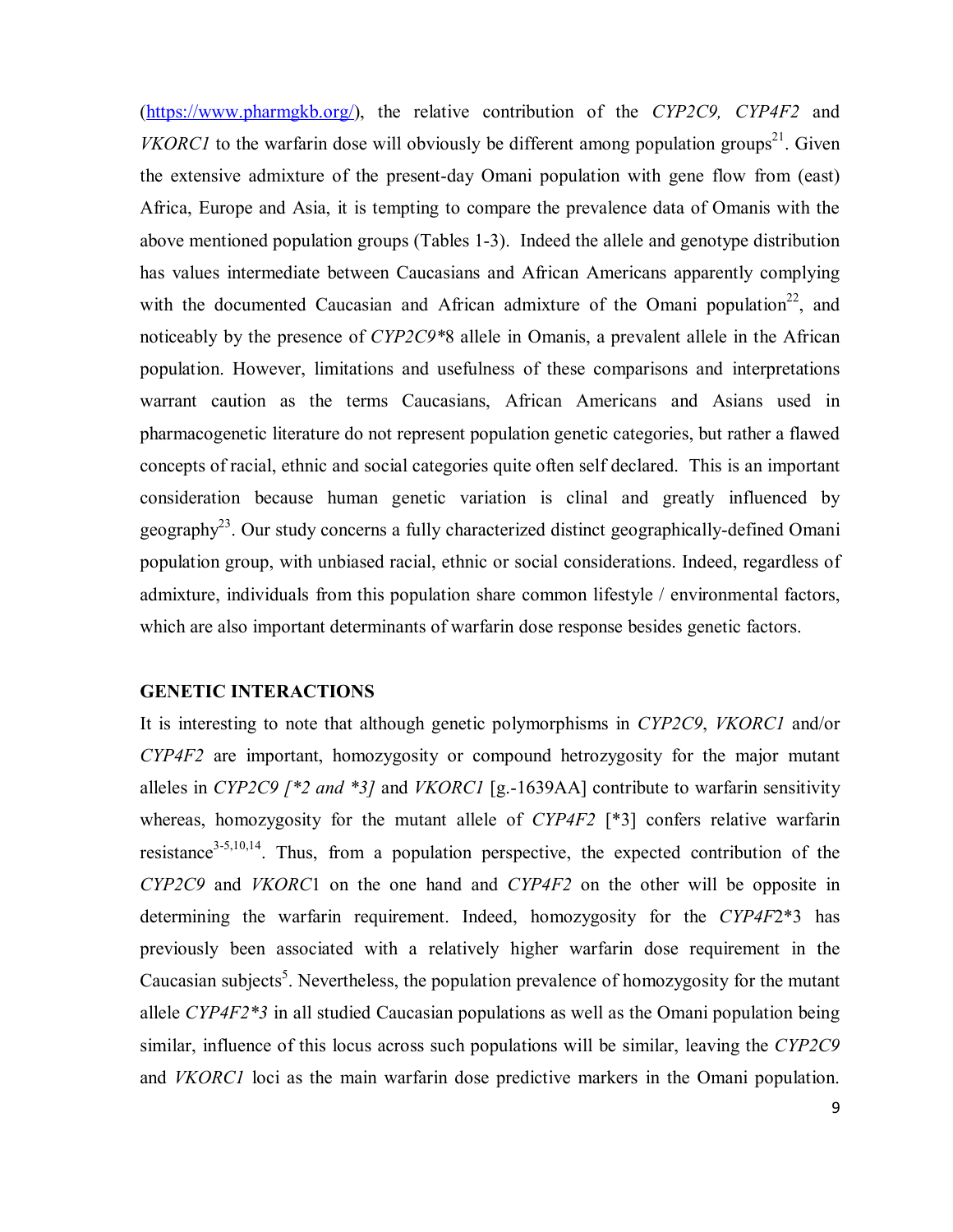This complies with the previous population studies wherein only *CYP2C9* and *VKORC1* were found to be the two major loci influencing the warfarin dose requirement<sup>8</sup>. Recently a paper by Limdi NA et al<sup>24</sup> concluded that warfarin-dosing algorithm incorporating *VKORC1* g.-1639G>A improved dose prediction across 3 racial groups namely Asian, Black and white subjects recruited across several countries in the cadre of IWPC. It was then concluded that although at the population level, the contribution of *VKORC1* towards warfarin dose requirements is higher in whites than nonwhites, genotype predicts similar dose requirements across racial groups.  $24$ 

In our population, only 1.2% of Omanis showed warfarin sensitive *CYP2C9* and *VKORC1* genotypes together and hence were at the highest risk of bleeding complications if exposed to warfarin. None of these subjects however possessed the warfarin relative resistance *CYP4F2* genotype (\*3/\*3). Thus, altogether around one fourth of the Omani subjects are susceptible to warfarin treatment- related bleeding complications as compared to one fifth of the Caucasians based on the independent homozygosity for *CYP2C9* and *VKORC1* mutant genotypes (Tables 1 & 3).

In conclusion, this study for the first time establishes the allele and genotype frequencies of the three main genetic loci that are associated with the pharmacokinetic (*CYP2C9* & *CYP4F2*) and pharmacodynamic (*VKORC1*) variables for warfarin dose variations in a geographically explicit manner for the Omani population.

This study represents a resource for warfarin pharmacogenetic variations in a geographicallydefined Arabian Gulf population, namely the Omanis. Since within this Gulf region, the history of population migration and the local effective population size differ, results obtained herein cannot be directly extrapolated to neighboring populations and requires perspective studies with structured sampling at a microgeographic scale<sup>25</sup>. At the global level, since many regions are still underrepresented in pharmacogenetic research, especially those like Africa and Asia where high disease burden and diversity prevails, cost-effective and safe pharmacologic interventions are needed.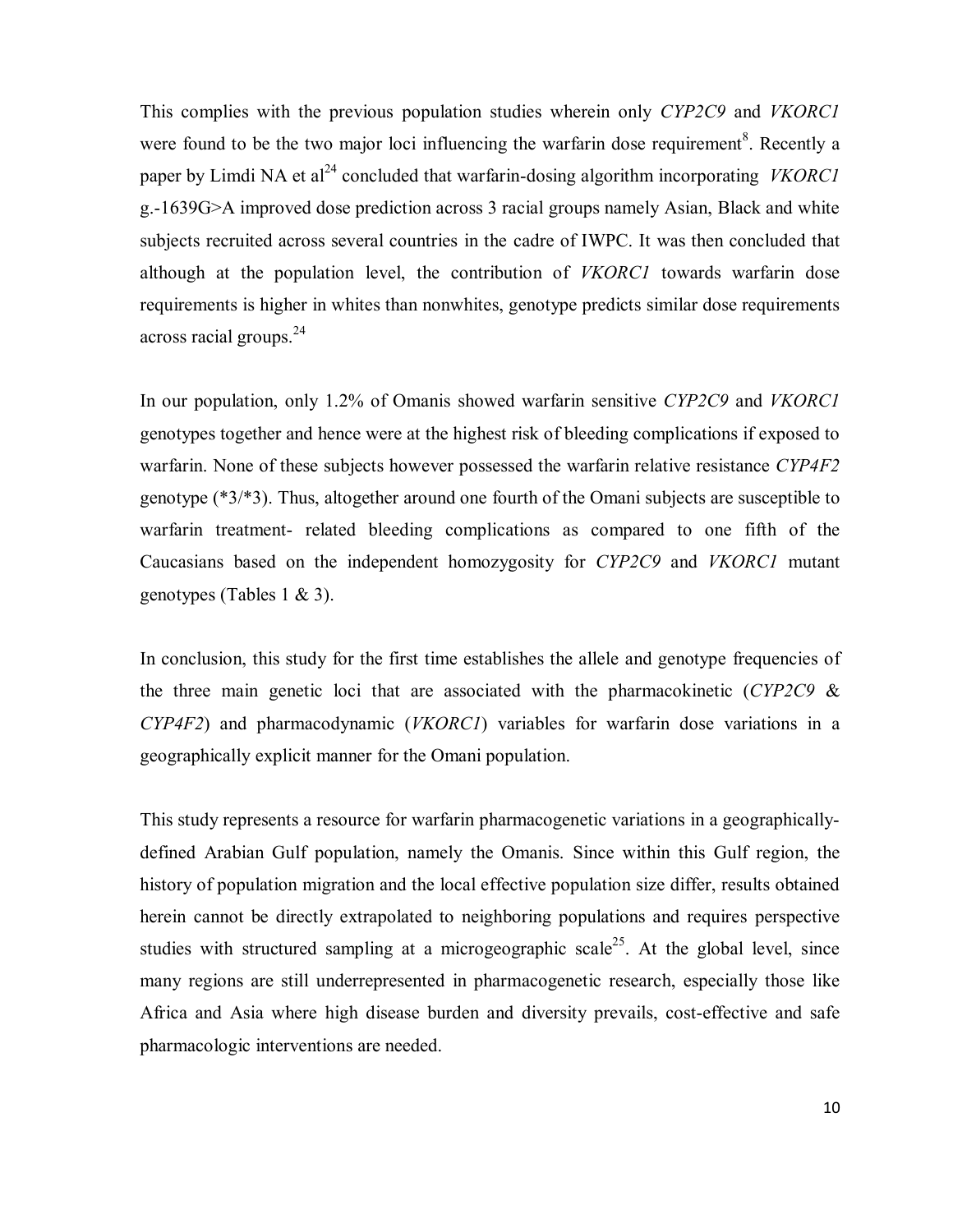# **Conflict of Interest: The authors declare that they have no conflict of interest.**

**Acknowledgements:** This study was the result of a collaborative project between INSERM, UMR\_S 763, Paris, France and Department of Haematology, Sultan Qaboos University, Muscat, Oman. It was supported by a research grant [**IG/MED/HAEM/09/01**] from the Sultan Qaboos University**.** We sincerely thank the College Research Committee of the Sultan Qaboos University for facilitating the study and the University Hospital administration for allowing us to use the blood donor samples.

# **References**

1. Ansell J, Hirsh J, Hylek E, Jacobson A, Crowther M, Palareti G,: Pharmacology and Management of the Vitamin K Antagonists: American College of Chest Physicians Evidence-Based Clinical Practice Guidelines (8th Edition). *Chest*,:**133**:160S-198S (2008).

2. Takahashi H, Echizen H,: Pharmacogenetics of *CYP2C9* and interindividual variability in anticoagulant response to warfarin. *Pharmacogenomics J*,: **3**: 202–214(2003).

3. Rieder MJ, Reiner A, Gage BF, Nickerson DA, Eby CS, McLeod HL et al.: Effect of *VKORC1* haplotypes on transcriptional regulation and warfarin dose. *N Engl J Med*,: **352**:2285–2293(2005).

4. D'Andrea G, D'Ambrosio R, Di Perna P, Chetta M, Santacroce R, Brancaccio V et al. :A polymorphism in the *VKORC1* gene is associated with an interindividual variability in the dose-anticoagulant effect of warfarin. *Blood*,: **105**: 645–649(2005).

5. Caldwell MD, Awad T, Johnson JA, Gage BF, Falkowski M, Gardina P, et al.: *CYP4F2* genetic variant alters required warfarin dose. *Blood*,: **111**: 4106–4112(2008).

6. Scott SA, Khasawneh R, Peter I, Kornreich R & Desnick RJ,: Combined *CYP2C9*, *VKORC1* and *CYP4F2* frequencies among racial and ethnic groups. *Pharmacogenomics*,: **11**: 781-791(2010).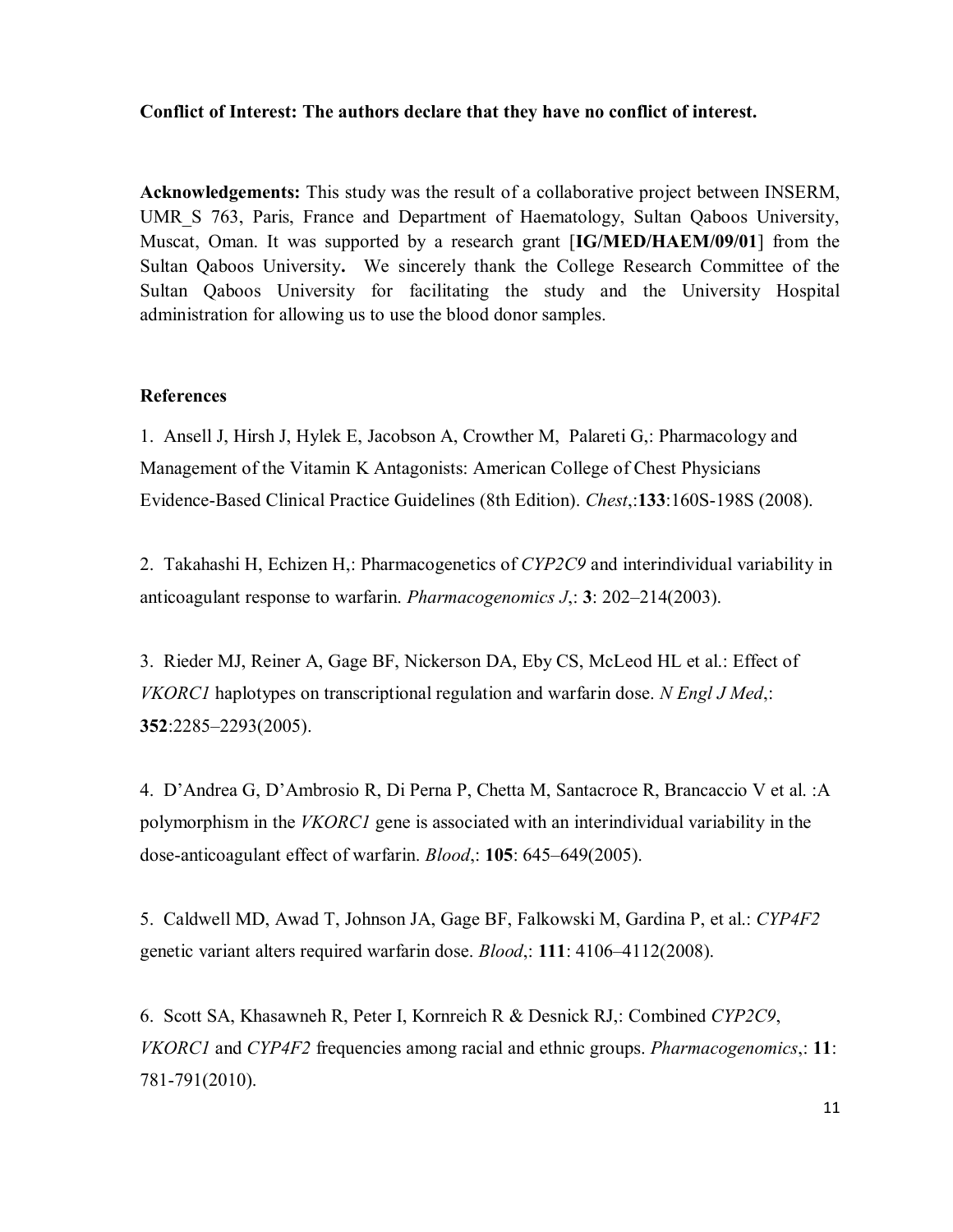7. Lindh JD, Lundgren S, Holm L, Alfredsson L, Rane A.: Several-fold increase in risk of over anticoagulation by *CYP2C9* mutations. *Clin Pharmacol Ther*. ,: **78**:540-50(2005).

8. Cooper GM, Johnson JA, Langaee TY, Feng H, Stanaway IB, Schwarz UI, et al.: A genome-wide scan for common genetic variants with a large influence on warfarin maintenance dose. *Blood*,: **112**: 1022–1027(2008).

9. Takeuchi F, McGinnis R, Bourgeois S, Barnes C, Eriksson N, Soranzo N, et al,: A Genome-Wide Association study confirms *VKORC1, CYP2C9*, and *CYP4F2* as principal genetic determinants of warfarin dose. *PLoS Genetics*,: **5**:1-9(2009).

10. Teichert M, Eijgelsheim M, Rivadeneira F Uitterlinden AG, van Schaik RH, Hofman A, et al,: A genome-wide association study of acenocumarol maintenance dosage. *Hum. Mol. Genet*.,: **18**:3758-3768(2009).

11. Schelleman H, Chen J, Chen Z. Christie J, Newcomb CW, Brensinger CM, et al,: Dosing algorithms to predict warfarin maintenance dose in Caucasians and African Americans, *Cli. Phamarcol. Therap*.,: **84**:332-339(2008).

12. Wang SL, Huang J, Lai MD, Tsai JJ, ,: Detection of *CYP2C9* polymorphism based on the polymerase chain reaction in Chinese. *Pharmacogenetics*,: **5**:37–42(1995).

13. Yuan HY, Chen JJ, Lee MT, Wung JC, Chen YF, Charng MJ, et al.: A novel functional *VKORC1* promoter polymorphism is associated with inter-individual and inter-ethnic differences in warfarin sensitivity, *Human Molecular Genetics,*: **14**:1745-51(2005).

14. Kaminsky, L.S., de Morais, S.M., Faletto, M.B., Dunbar, D.A. and Goldstein, J.A.,: Correlation of human cytochrome P4502C substrate specificities with primary structure: warfarin as a probe. *Mol. Pharmacol*.,: **43**, 234–239(1993).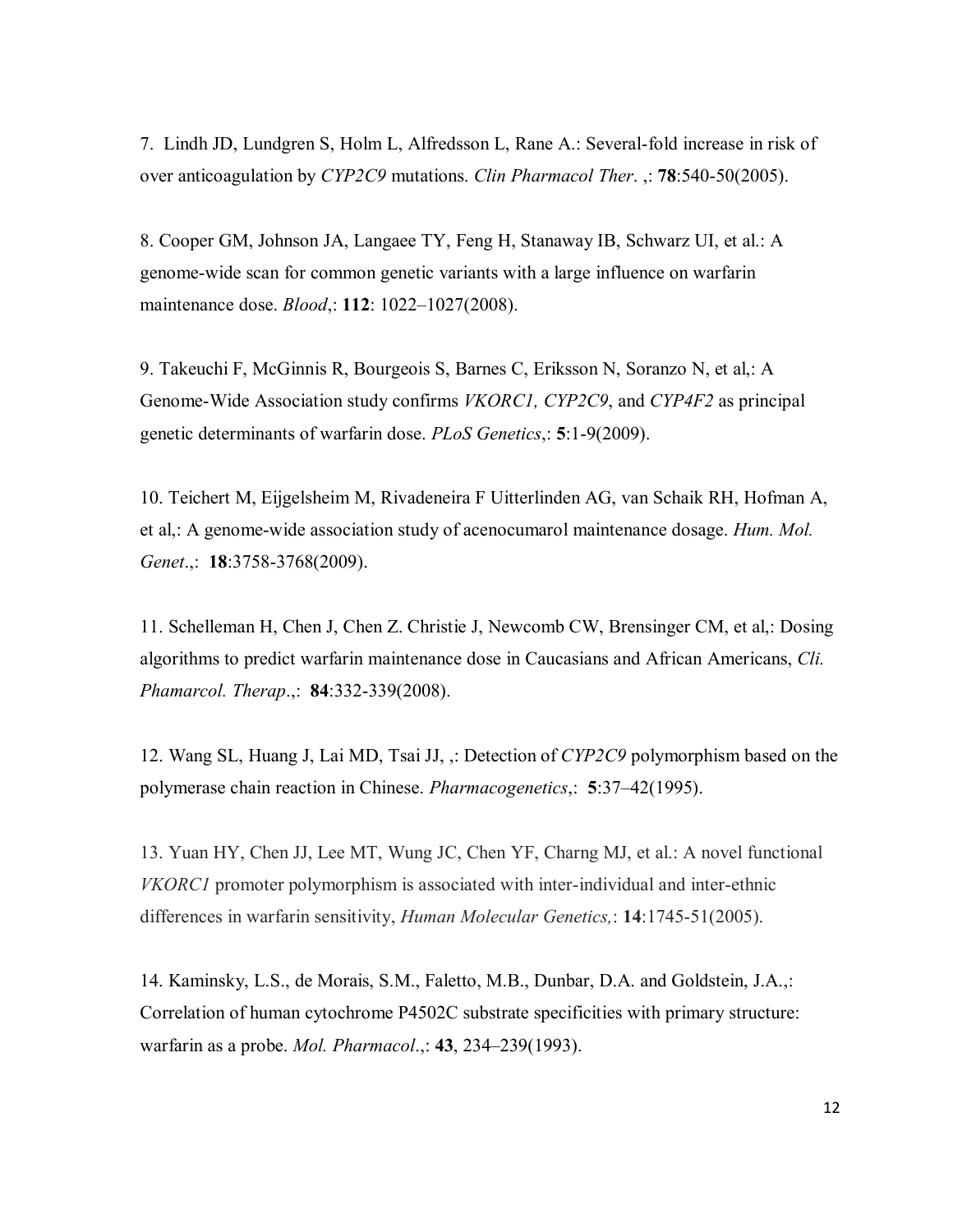15. Human cytochrome P450 (CYP) allele nomenclature committee home page. http://www.cypalleles.ki.se Accessed on  $16<sup>th</sup>$  November 2010.

16. Takahashi H, Kashima T, Nomoto S, Iwade K, Tainaka H, Shimizu T, et al.,: Comparisons between in-vitro and in-vivo metabolism of (S)-warfarin: catalytic activities of cDNA-expressed *CYP2C9*, its Leu359 variant and their mixture versus unbound clearance in patients with the corresponding *CYP2C9* genotypes. *Pharmacogenetics*,: **8**: 365–73(1998).

17. Rettie AE, Wienkers LC, Gonzalez FJ, Trager WF, Korzekwa KR.: Impaired (S) warfarin metabolism catalysed by the R144C allelic variant of *CYP2C9*. *Pharmacogenetics,*: **4**: 39–42(1994).

18. Scott SA, Jaremko M, Lubitz SA, Kornreich R, Halperin JL, Desnick RJ.,: *CYP2C*9\*8 is prevalent among African-Americans: implications for pharmacogenetic dosing. *Pharmacogenomics*.: **10**:1243-55(2009).

19. Tanira MO, AlMukhaini MK, Al-Hinai AT, Al Balushi KA, Ahmed IS, ,: Frequency of *CYP2C9* genotypes among Omani patients receiving warfarin and its correlation with warrfarin dose. *Community Genet*,: **10**:32-37(2007).

20. Geisen C, Watzka M, Sittinger K, Steffens M, Daugela L, Seifried E, et al, ,: *VKORC1* haplotypes and their impact on inter-individual and inter-ethnic variability of oral anticoagulation. *Thromb. Haemostat*,: **94**:773-779(2005).

21. The Pharmacogenomics knowledge base [PharmGKB] home page. https://www.pharmgkb.org/ Accessed on 16<sup>th</sup> November 2010.

22. Daar S, Hussain HM, Gravell D, Nagel RL, Krishnamoorthy R.,: Genetic epidemiology of HbS in Oman: multicentric origin for the betaS gene. *Am J Hematol*.: **64** : 39-46(2000).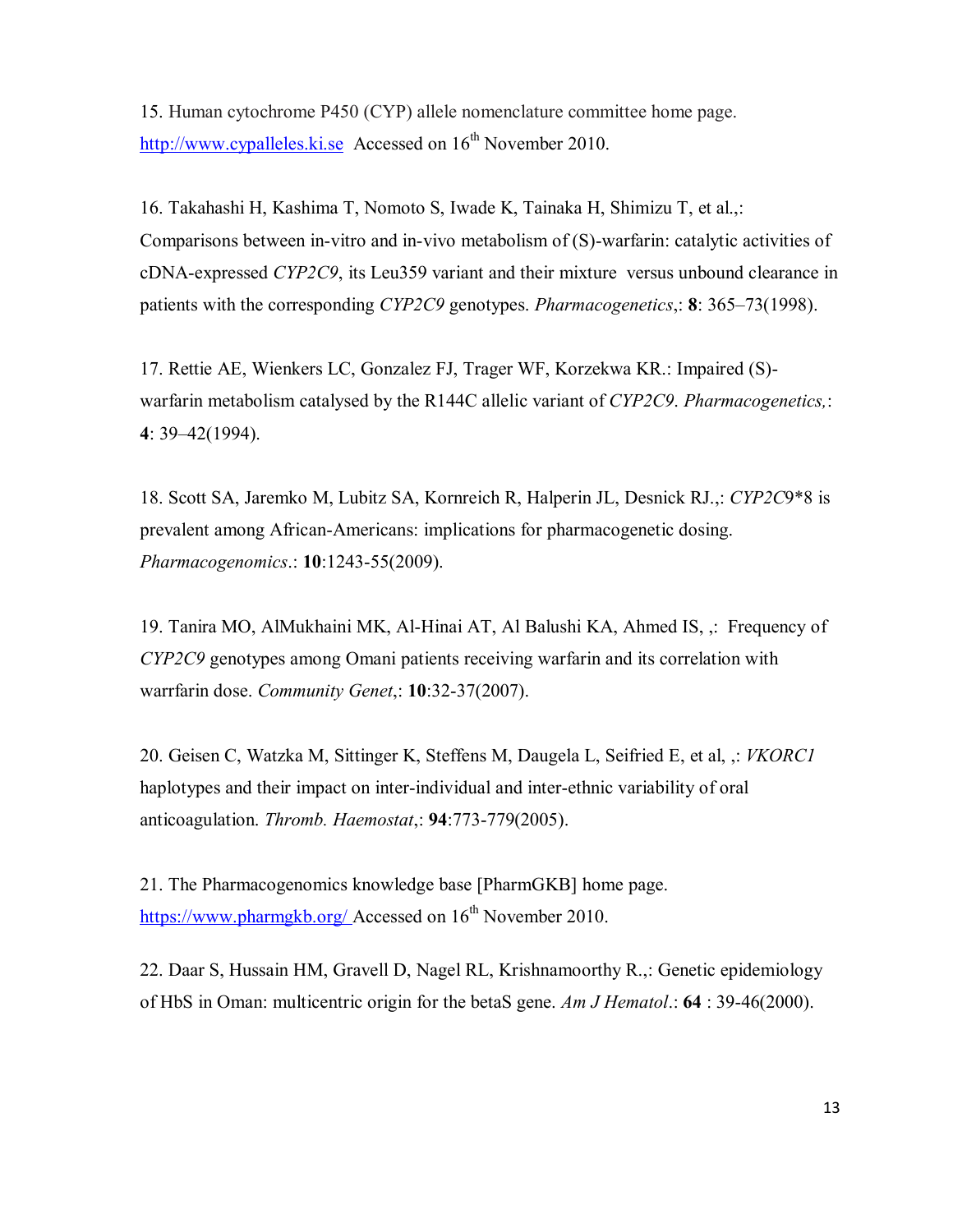23. Handley LJ, Manica A, Goudet J, Balloux F, Going the distance: human population genetics in a clinal world. Trends Genet.,;**23**:432-9(2007).

24. Limdi NA, Wadelius M, Cavallari L, Eriksson N, Crawford DC, Lee MT, et al on behalf of the IWPC. Warfarin pharmacogenetics: VKORC1 genotype as predictive as haplotype across three racial groups. Blood ,**115**:3827-34(2010).

25. Sistonen J, Fuselli S, Palo JU, Chauhan N, Padh H, and Sajantila A, Pharmacogenetic variation at CYP2C9, CYP2C19, and CYP2D6 at global and microgeographic scales, Pharmacogenetics and Genomics, 19:170-179(2009).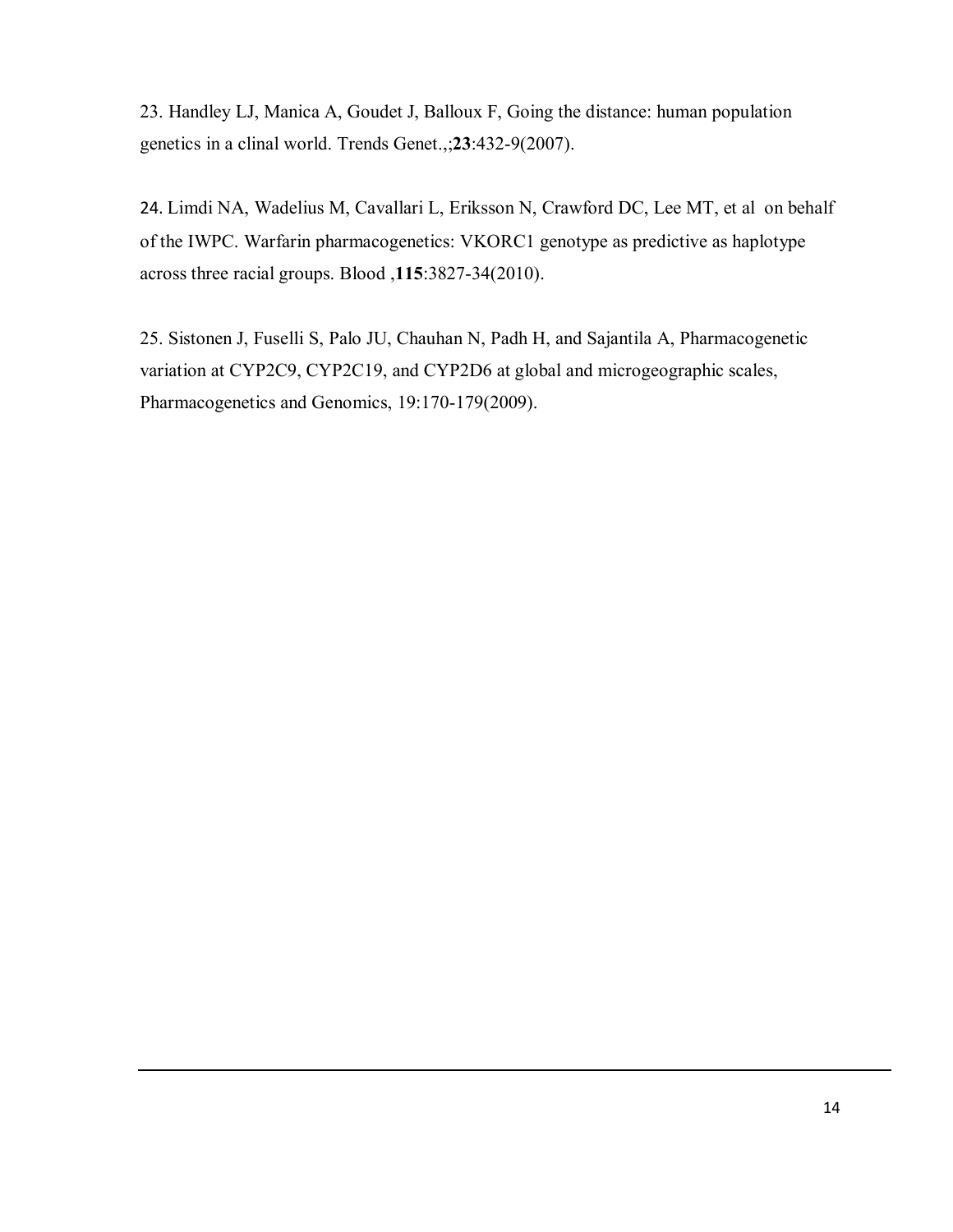| (a) Allele frequencies                 |                                                          |             |                                                  |                            |  |  |
|----------------------------------------|----------------------------------------------------------|-------------|--------------------------------------------------|----------------------------|--|--|
| <b>Allèle</b>                          | Caucasian <sup>6</sup> [n=106]                           |             | Omani [n=220] Afr. American <sup>6</sup> [n=300] | Asian <sup>6</sup> [n=102] |  |  |
| $*1$                                   | 0.79                                                     | 0.84        | 0.87                                             | 0.92                       |  |  |
| $*2$                                   | 0.15                                                     | 0.08        | 0.03                                             | 0.03                       |  |  |
| $*3$                                   | 0.06                                                     | 0.07        | 0.02                                             | 0.04                       |  |  |
| $*8$                                   | 0.00                                                     | 0.01        | 0.05                                             | 0.01                       |  |  |
| *others                                | 0.00                                                     | 0.00        | 0.03                                             | 0.00                       |  |  |
| Mu                                     | 0.21                                                     | 0.16        | 0.13                                             | 0.08                       |  |  |
|                                        | (b)Genotype frequencies $($ <sup>+</sup> expected $\%$ ) |             |                                                  |                            |  |  |
| Genotype                               |                                                          |             |                                                  |                            |  |  |
| Extensive metaboliser                  |                                                          |             |                                                  |                            |  |  |
| $*1/*1$                                | 66.0(62.1)                                               | 72.1(71.1)  | 75.7(75.1)                                       | 86.3(84.9)                 |  |  |
|                                        |                                                          |             |                                                  |                            |  |  |
| Intermediate metaboliser               |                                                          |             |                                                  |                            |  |  |
| $*1/*2, *1/*3, *1/*8$<br>*others       | 25.5(33.4)                                               | 24.2(26.47) | 22.7(23.1)                                       | $11.8^{\#}(14.5)$          |  |  |
| Poor metaboliser [Warfarin sensitive]  |                                                          |             |                                                  |                            |  |  |
| $*2/*2$ , $*2/*3$ , $*3/*3$<br>*others | $8.5^{\frac{\#}{4}}(4.4)$                                | 3.7(2.5)    | $1.7^{(4)}(1.0)$                                 | $2.0^{(0)}(0.6)$           |  |  |

**Table 1: ALLELE AND GENOTYPE FREQUENCIES FOR** *CYPC2C9* **IN OMANI SUBJECTS AND THEIR COMPARISON WITH OTHER POPULATION GROUPS.** 

**Key: Mu – Mutant alleles (***CYP2C9***\*2,\*3, \*8 &\*others together), \* others – (\*4,\*5,\*6,\*11&\*13); n=Number of subjects. Data from Ref. no. 6 is used for comparison**

**# p<0.05 when compared with Omani subjects. <sup>+</sup> Predicted Hardy-Weinberg frequencies.**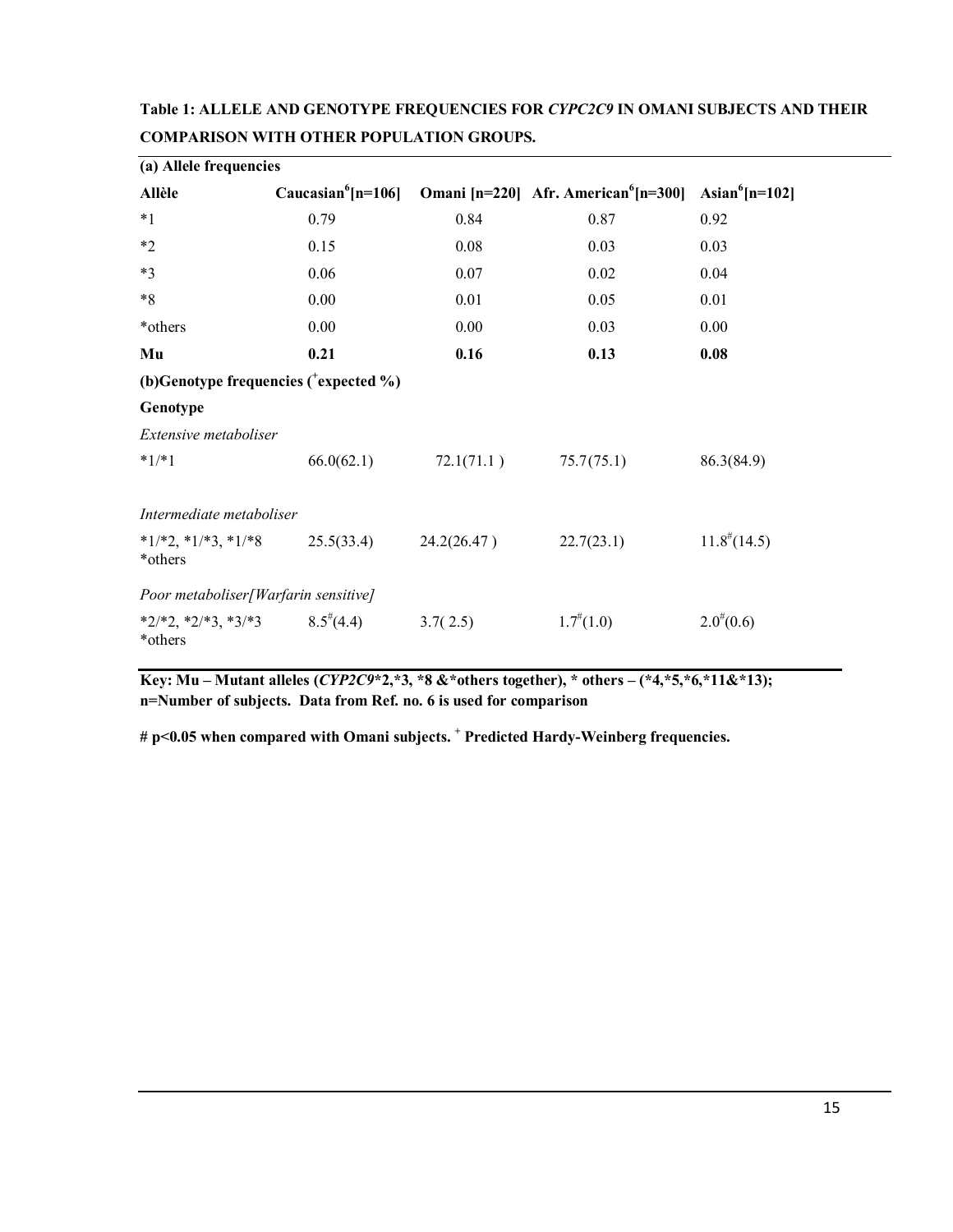# **Table 2: ALLELE AND GENOTYPE FREQUENCIES FOR** *CYP4F2* **IN NORMAL OMANI CONTROLS AND COMPARISON WITH OTHER POPULATION GROUPS.**

| (a) Allele frequencies                                       |                        |                      |                            |                  |  |  |
|--------------------------------------------------------------|------------------------|----------------------|----------------------------|------------------|--|--|
| <b>Allele</b>                                                | Caucasian <sup>6</sup> | Omani                | Afr. American <sup>6</sup> | $\text{Asian}^6$ |  |  |
| $*1$                                                         | 0.66                   | 0.65                 | 0.88                       | 0.70             |  |  |
| $*3$                                                         | 0.34                   | 0.35                 | $0.12^{#}$                 | 0.30             |  |  |
| (b) Observed Genotype frequencies ( <sup>+</sup> expected %) |                        |                      |                            |                  |  |  |
| Genotype                                                     | Caucasian              | <b>Omani</b> (n=192) | Afr. American              | Asian            |  |  |
| $CYP4F2*1,*1$                                                | 42.7(43.3)             | 41.0(41.6)           | $78.0(78)^{#}$             | 48.0(48.3)       |  |  |
| $CYP4F2 * 1/*3$                                              | 46.3(45.0)             | 47.9(45.6)           | $20.7(20.6)^{\#}$          | 42.0(42.4)       |  |  |
| $CYP4F2*3*3$                                                 | 11.0(11.7)             | 11.0(12.5)           | $1.3(1.4)^{#}$             | 9.0(9.3)         |  |  |
|                                                              |                        |                      |                            |                  |  |  |

**Data Compiled from Ref. No. 6 is used for comparison**

**# p<0.05 when compared with Omani subjects.** 

**<sup>+</sup> Predicted Hardy-Weinberg frequencies, n=Number of subjects.**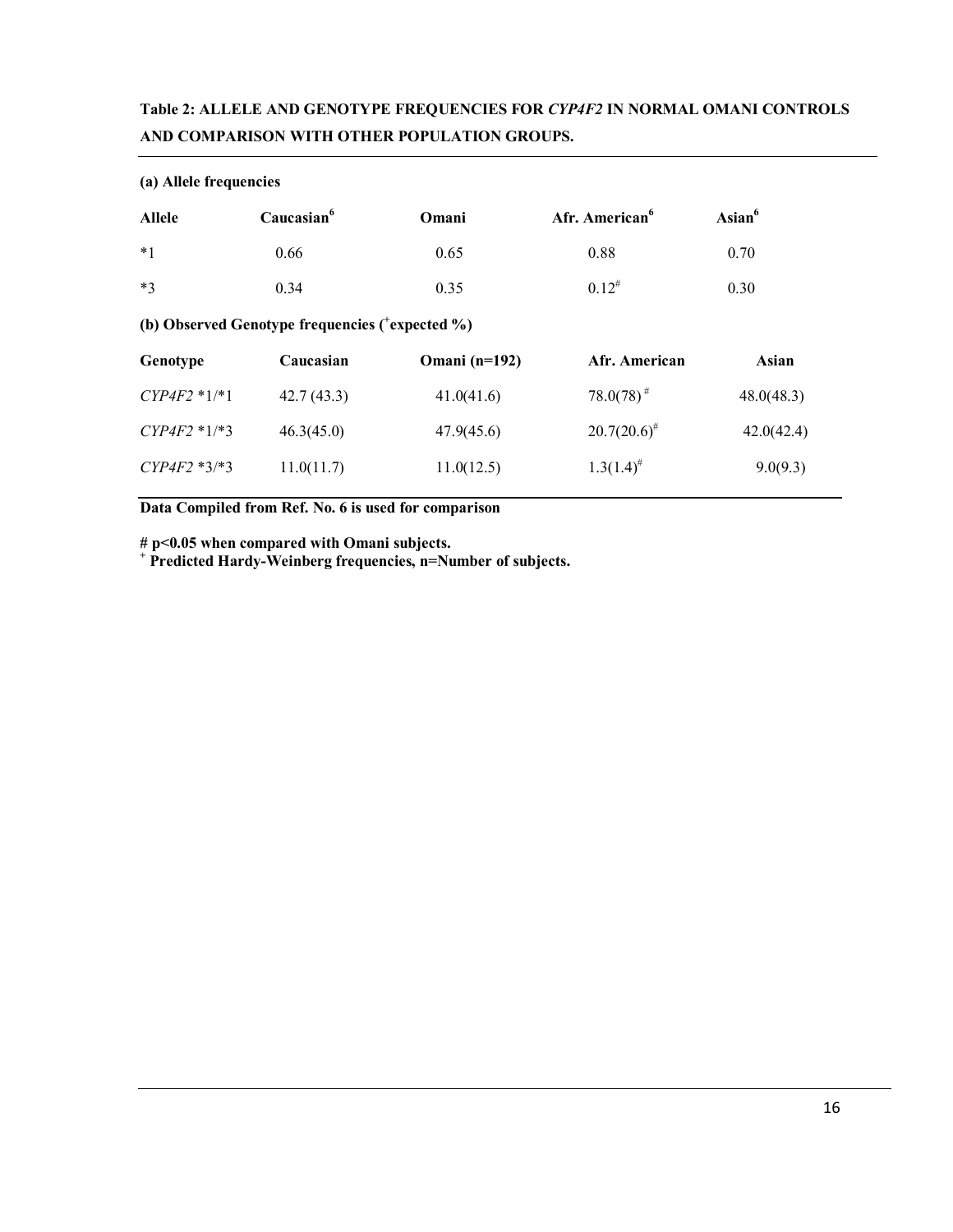# **Table 3: ALLELE AND GENOTYPE FREQUENCIES FOR** *VKORC1* **IN NORMAL OMANI CONTROLS AND COMPARISON WITH OTHER POPULATION GROUPS.**

# **(a) Allele frequencies for** *VKORC1 (g.-1639 G>A)*

#### **Observed frequency**

| Allele    | Caucasian <sup>6</sup> | Omani | Afr. American <sup>6</sup> | Asian <sup>6</sup> |
|-----------|------------------------|-------|----------------------------|--------------------|
| $-1639$ G | 0.594                  | 0.683 | 0.892                      | 0.333              |
| $-1639$ A | 0.406                  | 0.317 | 0.108                      | 0.667              |

# **(b)Genotype frequencies for** *VKORC1 (g.-1639 G>A)*

### **Observed frequency ( + expected %)**

| Genotype                   | Caucasian  | Omani ( $n=157$ ) | Afr. American | Asian      |
|----------------------------|------------|-------------------|---------------|------------|
| G/G                        | 36.8(35.3) | 40.1(46.6)        | 80.3(79.5)    | 22.5(11.1) |
| G/A                        | 45.3(48.2) | 45.9(43.3)        | 17.7(19.3)    | 21.6(44.4) |
| $A/A/W$ arfarin sensitive] | 17.9(16.5) | 14.0(10.1)        | 2.0(1.2)      | 55.9(44.4) |

## **Data Compiled from Ref. No. 6 is used for comparison**

**<sup>+</sup> Predicted Hardy-Weinberg frequencies, n=Number of subjects.**